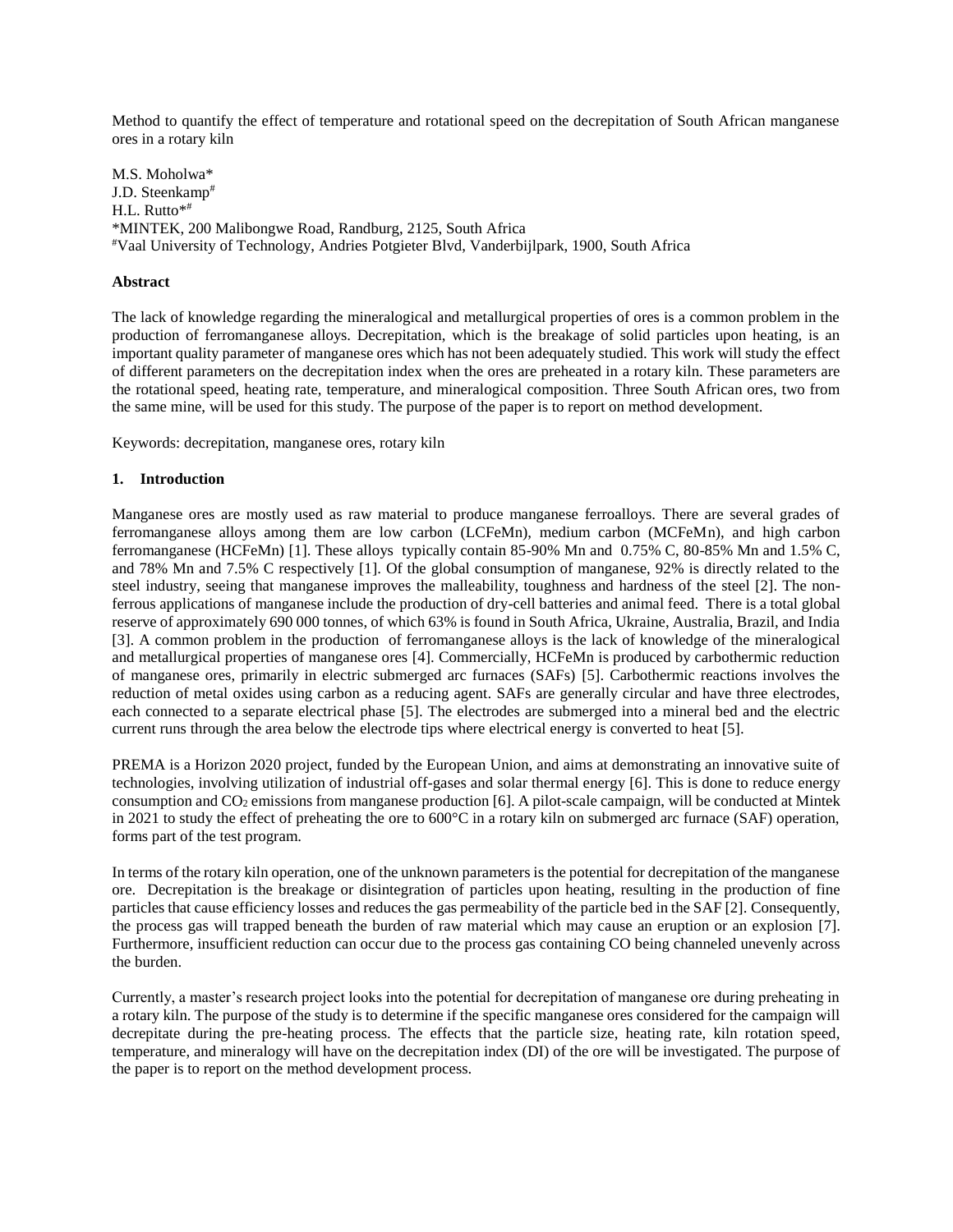## **2. Method**

The method development consisted of two parts: (1) a review of literature and (2) preliminary test work conducted at a commercial laboratory that quantifies the decrepitation of iron ore.

#### **2.1. Review of literature**

#### 2.**1.1 Decrepitation of manganese ore**

Faria *et al* (2012) studied the effect of mineralogy, moisture content, and porosity of ore on the decrepitation behavior within the context of SAF production of HCFeMn. It was found that all three play a role in the decrepitation of ore.

In their investigation, they studied four different types of ores of which one was from South Africa. 500 g of sample was heated in a muffle furnace at 700°C for 30 minutes. To determine the DI, the sample was screened using a sieve size of 6.3 mm after heating. After screening, the particles that passed the screen was weighed. The equation they used to calculate the DI is presented in [Equation](#page-1-0) 1.

> Equation 1  $DI = \left(\frac{M1}{M2}\right) * 100$

<span id="page-1-3"></span><span id="page-1-0"></span> $M1 =$  Mass of particles below 6.3 mm in g  $M2 = Total mass of the sample in g$ 

The mineralogy and chemical analysis of the ores in the study is summarized in [Table 1](#page-1-1) an[d Table 2.](#page-1-2)

<span id="page-1-1"></span>

| <b>Ore</b>              |                 |                                        | ວມ<br>----- <i>-</i><br><b>Mineral type</b> |                 |                   |                                        | $DI$ (I. |
|-------------------------|-----------------|----------------------------------------|---------------------------------------------|-----------------|-------------------|----------------------------------------|----------|
| <b>Name</b>             | Country         | <b>Size</b><br>[mm]                    | <b>Cryptomalene</b>                         | <b>Bixbyite</b> | <b>Pyrolusite</b> | <b>Todorokite</b>                      | 6.3)     |
|                         |                 |                                        | $KMnO_8O_{16}$                              | $(Mn, Fe)_2O_3$ | MnO <sub>2</sub>  | $(Na, Ca, K)2Mn6O12$<br>$-3a4.5(H_2O)$ |          |
| Urucum                  | <b>Brazil</b>   | $19+6.3$                               | $>50\%$                                     |                 | $<$ 20%           |                                        | 6%       |
| Morro da<br><b>Mina</b> | <b>Brazil</b>   | $\overline{\phantom{a}}$<br>$19 + 6.3$ |                                             |                 |                   |                                        | 1%       |
| Azul                    | <b>Brazil</b>   | -<br>$19+6.3$                          | $>50\%$                                     |                 |                   | $<$ 20%                                | 6%       |
| Wessel                  | South<br>Africa | -<br>$19+6.3$                          | ۰                                           | $<$ 20%         | ۰                 | $\qquad \qquad \blacksquare$           | 12%      |

Table 1: Mineralogy of four types of ores utilized in the study by Faria *et al*.

|  | Table 2: chemical analysis of four ore types utilized in the study by Faria et al. |
|--|------------------------------------------------------------------------------------|
|  |                                                                                    |

<span id="page-1-2"></span>

| <b>Sample</b>  | $\mathbf{Mn}$ % |      | Fe % Al <sub>2</sub> O <sub>3</sub> % CaO % MgO % SiO <sub>2</sub> % P % |      |      |       |       | <b>Total</b> |
|----------------|-----------------|------|--------------------------------------------------------------------------|------|------|-------|-------|--------------|
| <b>Azul</b>    | 46.96           | 4.12 | 6.11                                                                     | 0.09 | 0.12 | 3.99  | 0.097 | 61.59        |
| Morro da mina  | 24.48           | 2.89 | 5.42                                                                     | 2.87 | 2.23 | 23.02 | 0.076 | 60.99        |
| Urucum         | 32.58           | 6.92 | 0.78                                                                     | 0.07 | 0.05 | 2.11  | 0.109 | 42.62        |
| <b>Wessels</b> | 40.16           | 8.08 | (0.4)                                                                    | 7.45 | 2.05 | 5.51  | 0.019 | 63.67        |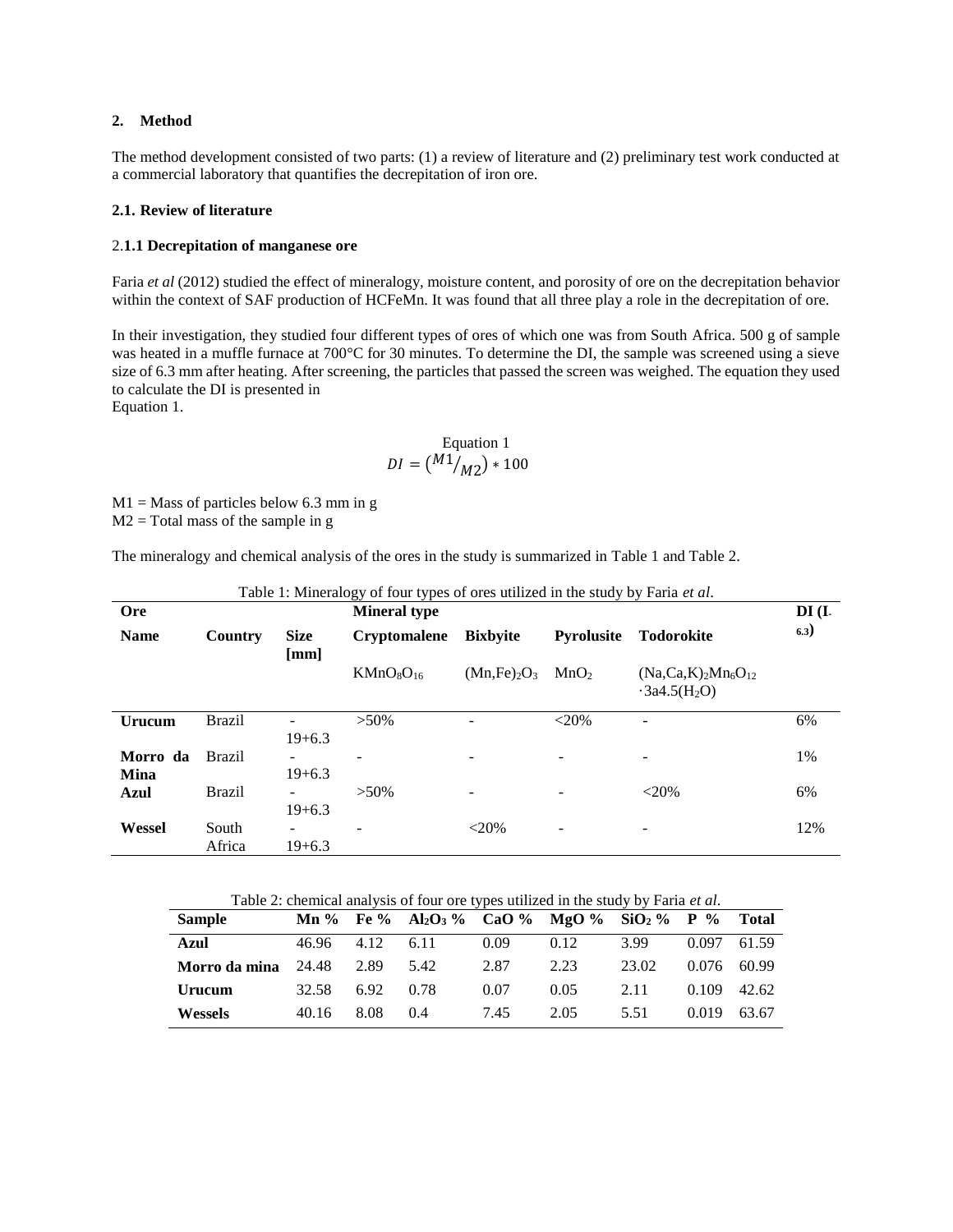The study claims that manganese oxides decrepitates mainly due to the decomposition of the cryptomelane and pyrolusite minerals during heating [2]. Manganese oxides (MnO2) experience phase transformation at 700°C causing volumetric change [2]. The transformation of  $MnO_2$  to  $Mn_2O_3$ , began at close to 700°C for Azul and Urucum samples. This led to a volumetric expansion that contributed to the decrepitation of Azul and Urucum ore.

This volume change yields anisotropy that induces stress in specific regions of the particle, which leads to the formation of cracks [2]. Urucum ore has a higher concentration of pyrolusite, which undergoes a considerable reduction in volume when it transforms into bixbyite, and this could cause intense decrepitation [2]. Bixbyite and pyrolusite have a crystal structure of isometric and tetragonal respectively.

Another factor affecting decrepitation, was the removal of structural water from the hydrated phases during the pretreatment [2]. Heating the ore gradually eliminated the physical shock caused by the sudden release of moisture and in turn reduces the decrepitation intensity. When water is heated, its vapor pressure will gradually rise until it reaches the pressure in the surrounding atmosphere, then it can start to boil and evaporate eventually. The vapor pressure from the water molecules trapped in ore pores could be enough to rupture particles [2]. The study by Faria *et al* revealed that decrepitation intensity was considerably increased by moisture for Azul, Urucum and Wessels ores.

The ore with a bigger diameter and volume of micro pores have smaller DIs compared to the ore with a smaller diameter and volume [2]. Bigger volume pores can promote a vapor pressure relief inside the pores of the ore particles, this reduces stress on the lump ore and in turn decreases decrepitation intensity [2]. The pressure build- up causes more stress in closed pores than in open pores, therefore ores with closed pores are more susceptible to decrepitation compared to the ores with open pores [5].

# **2.1.2. Decrepitation of iron ore**

Decrepitation of iron ore in blast furnaces is such an extensive field of study that a standardized methods exists to characterize the ore. One such an example is the ISO standard 8173. The steps followed can be summarized as follows:

- The sample with a size range of -25 +20 mm is dried in an oven at  $105^{\circ}$ C over night.
- 500g of the sample is weighed.
- The muffle furnace is switched on to heat up gradually until a desired temperature of 700°C is reached.
- The 500g sample is then fed into the rest portion holder.
- Once the furnace reached the desired temperature, the test portion holder is then placed into the muffle furnace.
- The test portion is left the furnace for duration of 30 minutes, and thereafter the sample is removed and allowed to cool down.
- After cooling the sample is screened with a sieve size of 6.3 mm.
- And the DI is determined using [Equation 1.](#page-1-3)

# **2.2. Preliminary Investigation**

For the project presented here, a preliminary investigation was done at Anglo American Research and Development laboratories on two types of South African manganese ore, Ore #A and Ore #B. The purpose of the preliminary investigation was to determine if there was potential for a research project. The Anglo American Research and Development laboratories were chosen because they conduct extensive decrepitation test work on iron ores, and are well familiar with the procedure. Ore #A and Ore #B were chosen because they were readily available at Mintek from previous test work. The chemical composition of the ores are presented in [Table 3.](#page-2-0) Both ores decrepitated to some extent during heating and there was also a difference in the extent to which they decrepitated, as indicated by their respective DIs.

<span id="page-2-0"></span>Table 3: Typical composition of two types of manganese-bearing ores sourced for the campaign (mass %)

| Raw Material Mn Fe Al2O3 SiO2 CaO MgO H2O P S Total |  |                                               |  |  |  |  |
|-----------------------------------------------------|--|-----------------------------------------------|--|--|--|--|
| Ore #A                                              |  | 36.5 5.5 0.2 5.1 13.6 4.1 0.8 0.02 0.01 65.83 |  |  |  |  |
| Ore #B                                              |  | 44.8 10.7 0.3 5.4 7.4 1.5 0.8 0.04 0.18 71.12 |  |  |  |  |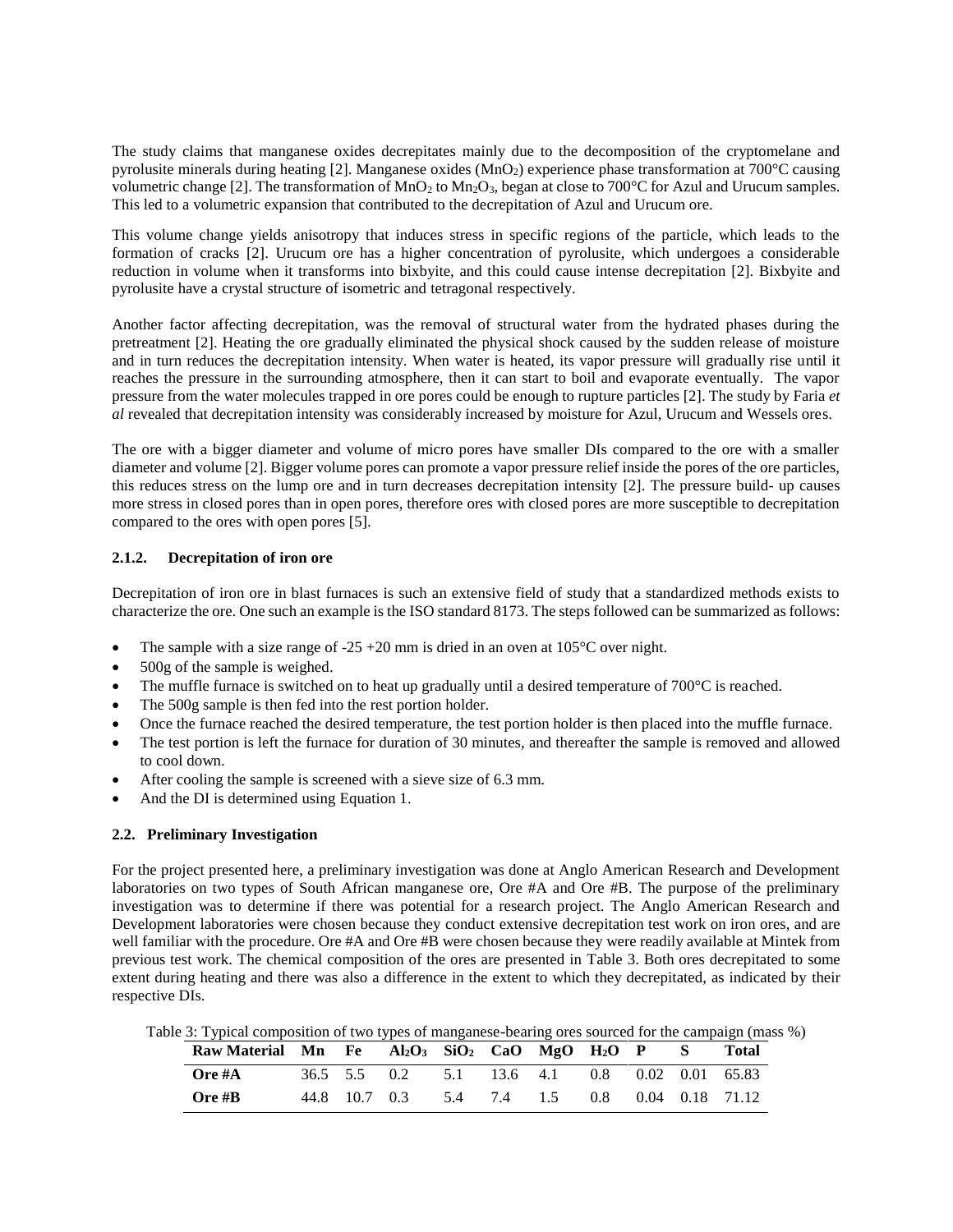The method from ISO standard 8371 DI of iron ores was applied in the preliminary investigation and the results were presented below. The DI was calculated using Equation 1.

| Table 4: Preliminary investigation results |                |       |                 |      |                                                      |
|--------------------------------------------|----------------|-------|-----------------|------|------------------------------------------------------|
|                                            |                |       |                 |      | Ore type Test no $M1(g)$ $M2(g)$ DI % Average DI (%) |
| Ore #A                                     |                |       | 482.4 61.7 12.8 |      | 13.0                                                 |
|                                            | $\mathcal{L}$  | 480   | 63.1            | 13.1 |                                                      |
| Ore $\#B$                                  | $\overline{1}$ | 480.7 | 47.2            | 9.8  | 10.8                                                 |
|                                            |                | 479   | 56 1            | 11.7 |                                                      |

### **3. Results and discussion**

Based on the results of the literature review and the preliminary investigation, it was decided to continue with the project using the manganese ores that will be used during the campaign. The manganese ores were sourced from the Kalahari manganese field (KMF), located in the Northern Cape province of South Africa. Three types of ores were considered: Ore #C and Ore #c were sourced from the same mine and Ore #D from a different mine. The size range studied was 75 mm to 6 mm.

#### **3.1. Research questions**

In order to achieve the objective of the study, the research question were tailored as shown below.

- How does the size distribution of particles affect the DI of manganese ore?
- How does the temperature affect the DI of manganese ore?
- How does the heating rate affect the DI of manganese ore?
- How does the rotation speed of the rotatory kiln affect the DI of manganese ore?
- How does the mineralogy of the ore affect the DI of manganese ore?

#### **3.2. Method**

In order to obtain answers to these questions, a laboratory-based method was developed at MINTEK. At the heart of the method lies the tumbling and decrepitation tests. However, the method will include material preparation and characterization i.e. Particle size distribution, bulk chemistry, and bulk and specific phase chemistry.

#### **3.2.1. Decrepitation test**

The decrepitation test will adopt a method from ISO 8371 (DI of iron ores).

- 1 kg of the sample will be weighed using a balance.
- The sample will then be fed into the rotary kiln.
- The kiln power and rotation speed will then be switched on to control the desired parameters (heat rate and rotational speed) stated in the experimental design matrix for each run.
- Once the desired temperature is reached, the sample will be kept at the temperature for 30 minutes.
- The kiln will then be switched off and the sample will allowed to cool down inside the kiln.
- After cooling the sample will be screened to determine the fraction below the lower limit of a particular size range, 6 mm screen for  $+6$  -20 mm, 20 mm screen for  $+20$  -40 mm and 40 mm screen for  $+40$  -75 mm.
- The rotating tube will be cleaned by blowing it with compressed air after every run to avoid contamination.
- The control panel is equipped with a rotational speed controller and it will be validated by observing the rotation and count the revolution per minute.
- The thermocouples will be calibrated prior to the experiment.

The experimental set-up is illustrated in [Figure 1.](#page-4-0)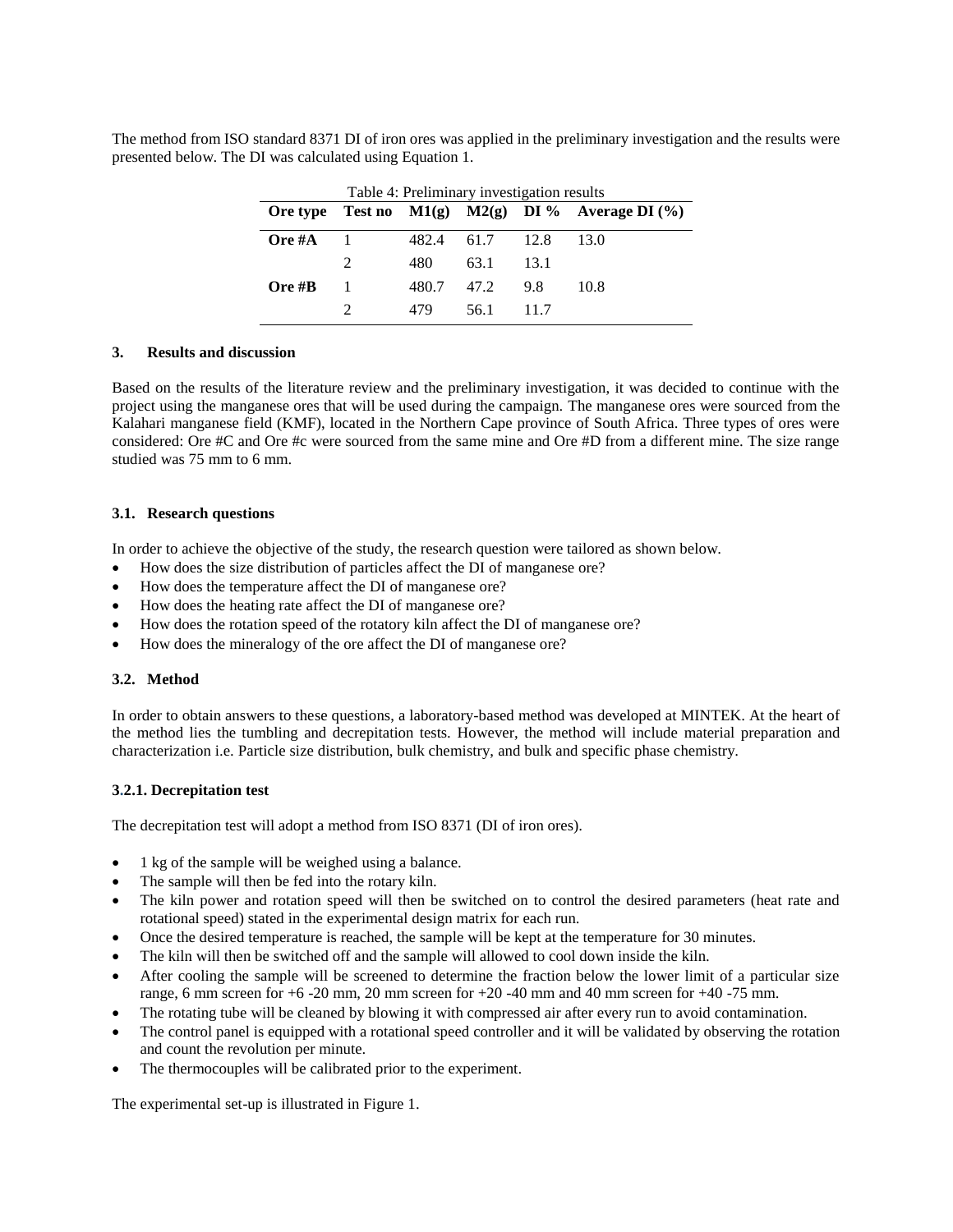

Figure 1: Experimental set-up of a rotatory kiln.

# <span id="page-4-0"></span>**3.2.2. Tumbling test**

- A tumbling drum will be used for the test. The drum has a capacity of 5 kg and the rotational speed can be varied between 5 and 30 rpm.
- The different size fractions for each of the three sample types will be split using a rotary splitter to obtain representative samples that will be used for the tumbling tests.
- One kilogram will be fed into the drum which will be switched on, starting with rotational speed of 5 rpm for 30 minutes.
- The step above will be repeated with the rotational speed of 10 rpm and again with the speed of 20 rpm.
- After the tumbling test, the sample will then be screened to obtain the percentage of particles reporting below the lower limit of a particular size fraction that was used for that test and also to determine if there has been changes in the particle size distribution of the sample.



Figure 2: A picture of a tumbling drum that will be used for the test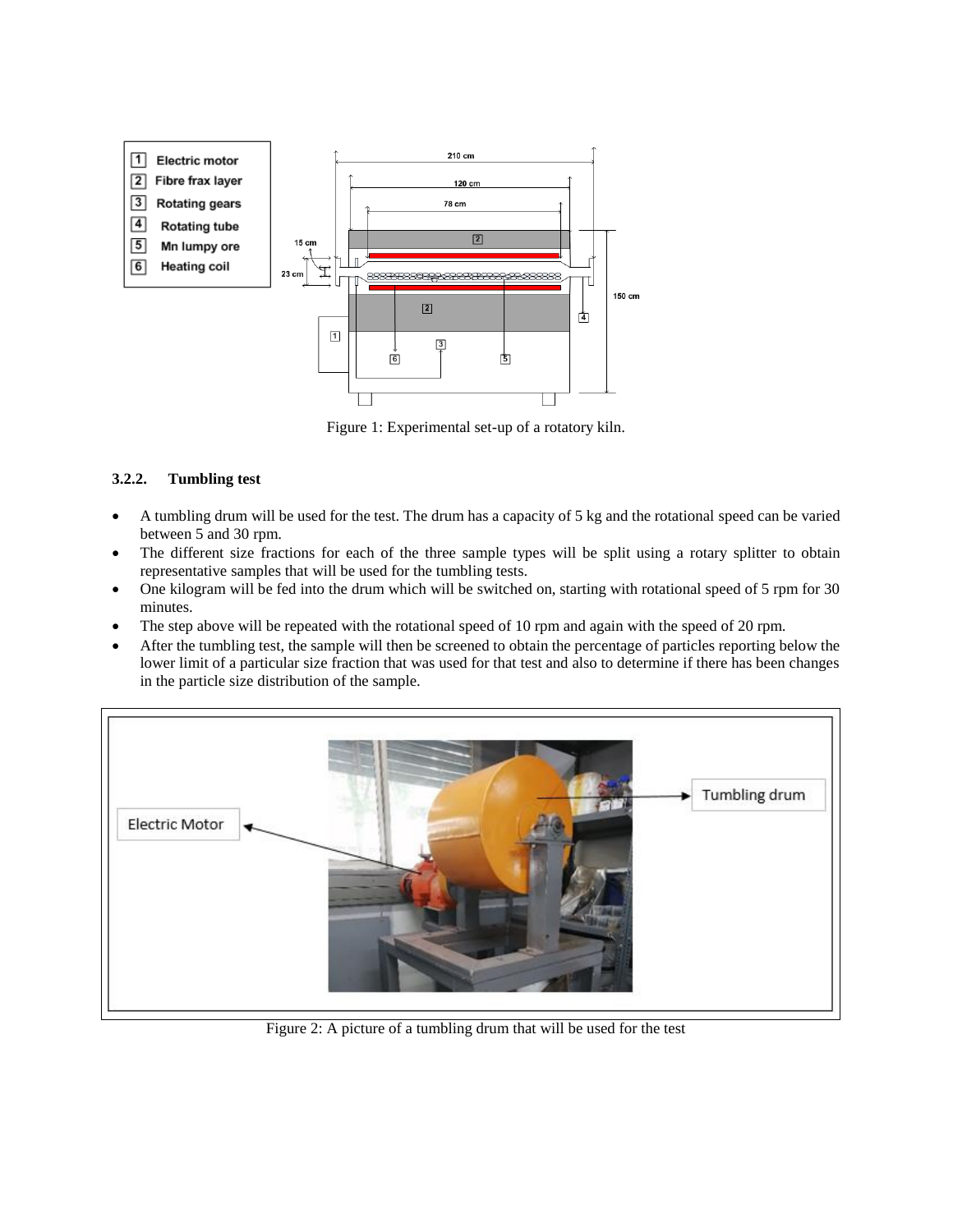# **3.2.3. Overall procedure**

The overall procedure is outlined in [Figure 3.](#page-5-0)



Figure 3: Methodology flowsheet

- <span id="page-5-0"></span> $\bullet$  250 kg of each sample is sieved to the size fraction of  $+6$  -20 mm,  $+20$  -40 mm and  $+40$  -75 mm using screens.
- The sample will be split and the representative sample will be obtained using a rotary splitter in order to obtain samples for the decrepitation test, tumbling test and for crushing as shown by 1.1, 2.1, and 5.1 in [Figure 3.](#page-5-0)
- After the decrepitation and tumbling tests the samples will be screened as shown by 3.1 and 4.1 in [Figure 3.](#page-5-0)
- The crushed sample will be split using a rotary splitter (6.1) to obtain a sample to be milled for bulk chemical and phase chemical analyses (7.1), to stores as reference sample, and for a sample to be analyzed by scanning electron microscopy with energy dispersive spectroscopy (SEM-EDS).
- The milled sample will then be used for bulk analysis inductively coupled plasma optical emission spectrometry (ICP-OES), x-ray fluorescence (XRF), and qualitative x-ray diffraction (QXRD).
- Contamination will be prevented by thorough cleaning of the equipment before it is used for another sample.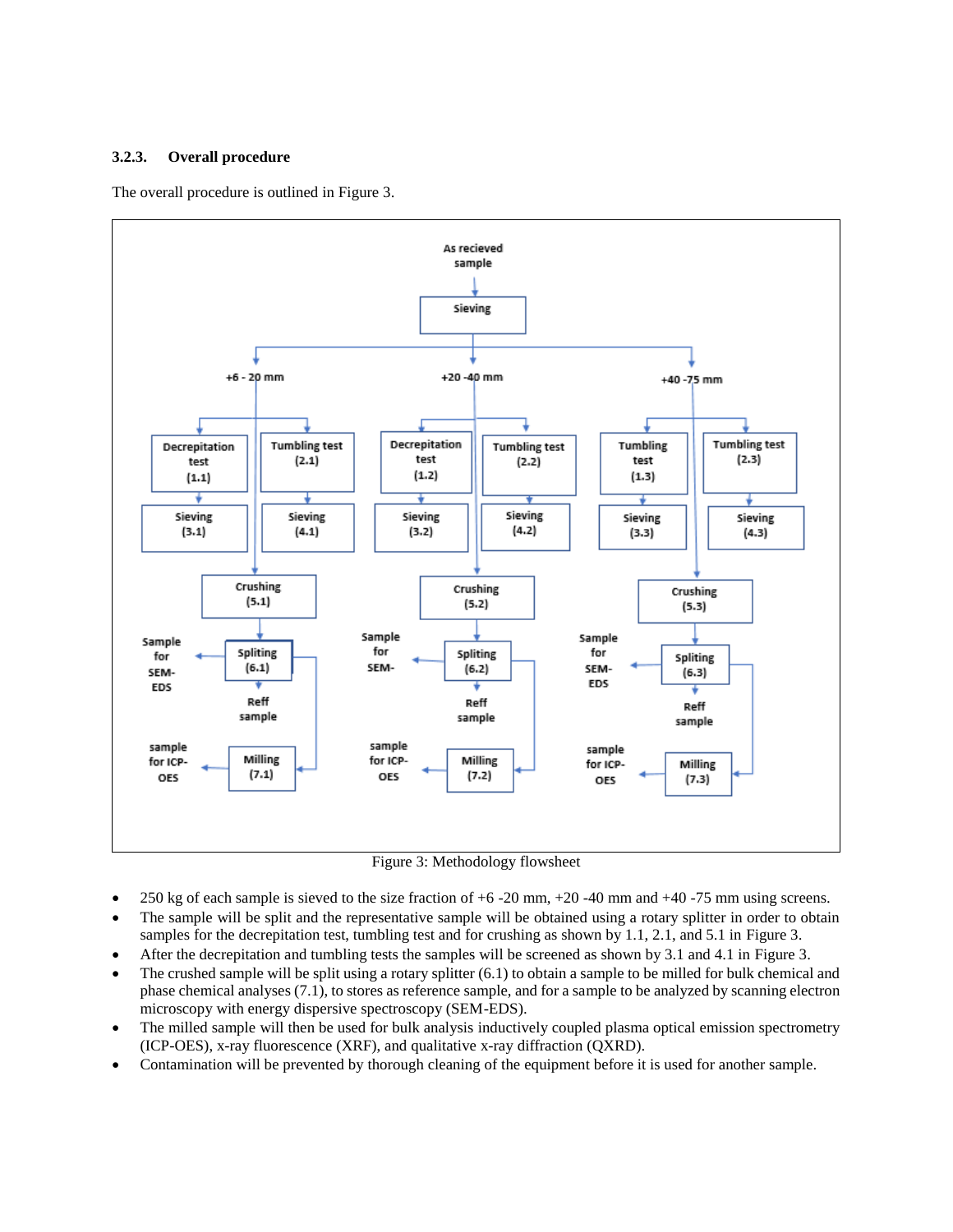## **3.3. Method comparison**

The method used in the preliminary investigation has minor similarities to the decrepitation test method developed at Mintek. The preliminary test method only investigates if manganese ore decrepitates when heated to 700°C for 30 minutes, whereas the method developed at Mintek will also investigate the effect of experiment temperature, heating rate and the rotational speed of the rotary kiln on the DI. From literature it was discovered that another factor affecting DI of manganese ore is the removal of structural water from hydrated phases [2]. Heating the material to temperatures higher than 700°C will remove more structural water from hydrated phases, which will increase the DI of the sample. Using a higher heating rate will cause the removal of moisture to happen at higher rate, which will bring the issue of thermal shock into play. This will be even more intense for the moisture that is trapped in the closed pores of the sample. When the moisture experience a sudden change in temperature the vapor pressure of the moisture will also increase suddenly, sometimes the pressure increase may be enough to rapture the walls of the pore and break the sample into smaller particles sizes. This will increase the DI of the sample.

Heat decomposition cryptomelane and pyrolusite to  $Mn<sub>2</sub>O<sub>3</sub>$ , according to Faria this may contribute to the decrepitation phenomenon [7]. This is because according to Faria cryptomelane and pyrolusite have their volumes respectively 5.4 % and 0.6 % higher than Mn<sub>2</sub>O<sub>3</sub> [7]. This means that the decomposition will cause a reduction in volume for these phases, and this induces stress in specific regions of the particles leading to formation of cracks. The formation cracks can lead to particle disintegration especially when the sample is being rotated. Therefore if the ores sourced from the KMF have cryptomelane and pyrolusite as their mineral type, it means that the ore that will be used for our test work have a potential to have elevated DIs.

The rotation makes the sample more susceptible to disintegration which will be regarded as decrepitation in this test work, because the mechanical breakage of particles come into play as result of collision between particles. The collision which is caused by the rotation movement of the kiln. The mechanical breakage particles will depend on the strength of the sample and the rotary speed of the kiln. Increasing the rotation speed of the kiln will results in the particles of the sample colliding more with more force and more frequently this can increase the disintegration index (dI) of the sample, The dI is calculated the same way as the DI. When the particles collide more frequently with more force they more vulnerable to mechanical breakage. For the decrepitation test both the disintegration due to thermal treatment and the rotating of the sample will be the main factors having an impact on the DI unlike during the preliminary investigation where the mechanical breakage was absent. The material that is not strong enough in terms of strength will be more susceptible to disintegration because they will break easily when they collide with each other.

#### **4. Conclusions**

After reviewing the literature and conducting preliminary investigation based on a standard test for iron ore, a method has been developed at Mintek to determine the potential for decrepitation of manganese ore in a rotary kiln. Three types of ores will be split into three size fractions each, and the DI determined based on the experimental plan in [Table](#page-6-0) [5.](#page-6-0)

<span id="page-6-0"></span>

|                          | Table 5: Experimental plan    |                     |                    |  |  |  |  |
|--------------------------|-------------------------------|---------------------|--------------------|--|--|--|--|
| Particle size range [mm] | <b>Rotational speed (rpm)</b> | <b>Heating rate</b> | <b>Temperature</b> |  |  |  |  |
|                          |                               | $(^{\circ}C/min)$   | $(^{\circ}C/min)$  |  |  |  |  |
| $+6-20$                  | 10                            | 2                   | 600                |  |  |  |  |
| $+6-20$                  | 10                            | $\mathcal{L}$       | 700                |  |  |  |  |
| $+6-20$                  | 10                            | 2                   | 800                |  |  |  |  |
| $+6-20$                  | 10                            | 1.5                 | 700                |  |  |  |  |
| $+6-20$                  | 10                            | 2                   | 700                |  |  |  |  |
| $+6-20$                  | 10                            | 2.5                 | 700                |  |  |  |  |
| $+6-20$                  | 5                             | 2                   | 700                |  |  |  |  |
| $+6-20$                  | 20                            | $\mathcal{L}$       | 700                |  |  |  |  |
| $+20-40$                 | 10                            | 2                   | 700                |  |  |  |  |
| $+40-75$                 | 10                            | 2                   | 700                |  |  |  |  |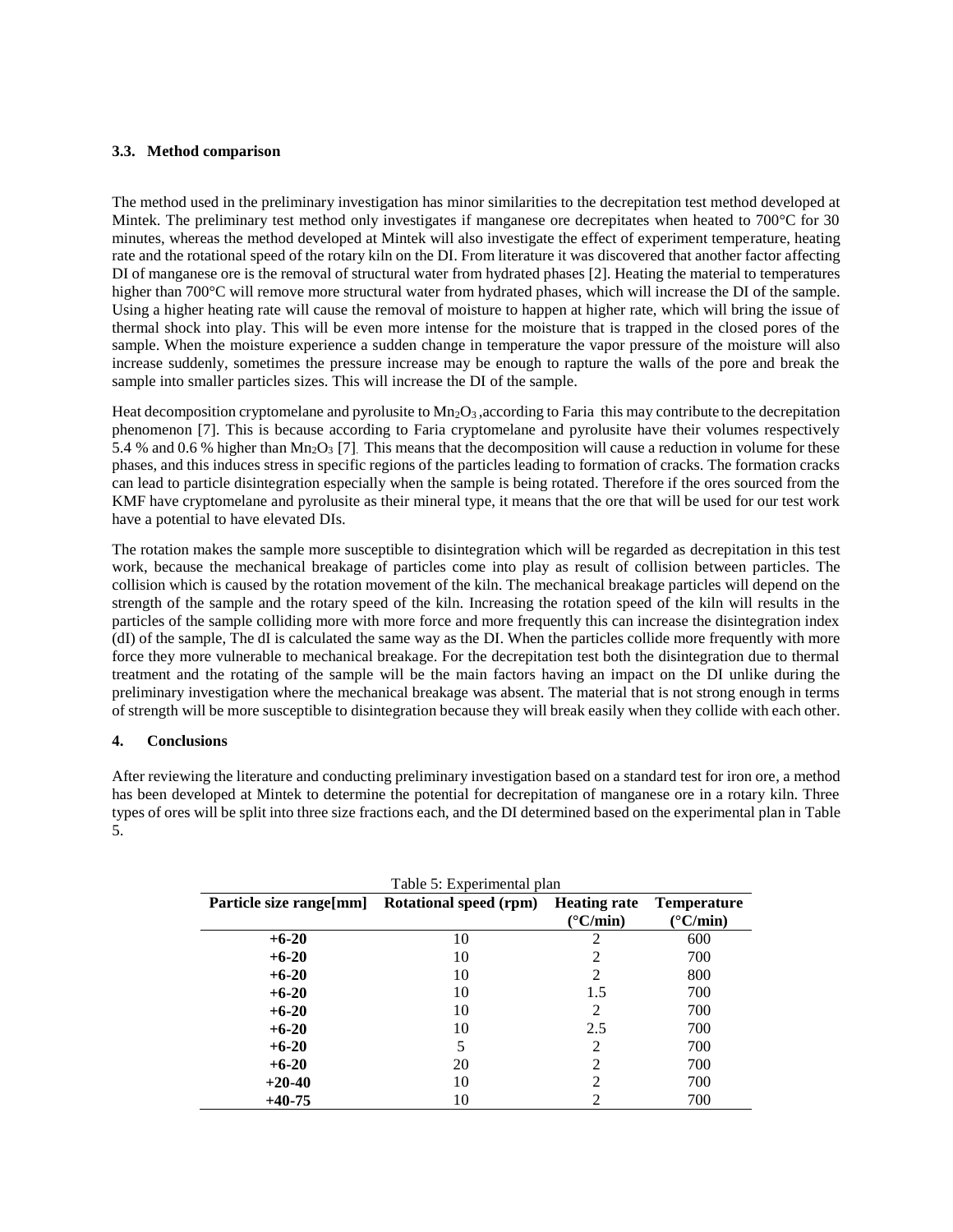### **References**

- [1] ASTM Standards A99-03, "Standard Specification for Ferromanganese." ASTM International, 2009, [Online]. Available: www.astm.org.
- [2] G. L. Faria, N. jannoti, and F. G. Da Silva Araujo, "Decrepitation behavior of manganese lump ores," *Elsevier*, 2012.
- [3] L. A. Corathers, "MINERAL COMMODITY SUMMARIES 2017," *US Geol. Surv.*, 2017.
- [4] G. L. Faria, N. C. S. Vianna, N. Jannoti, C. B. Vieira, and F. G. Da Silva Araujo, "Decrepitation Of Brazillian Manganese Lump Ores," *INFACON*, Sep. 2010.
- [5] S. E. Olsen, M. Tangstad, and T. Lindstad, *Production of manganese ferroalloys*. Trondheim, Norway: Tapir Academic Press, 2007.
- [6] "PREMA," 2019. https://www.spire2030.eu/PREMA (accessed Feb. 20, 2019).
- [7] G.L. Faria, J.A.S. Tenório, N. Jannotti Jr, and F.G. da S. Araújo, "disintergration on heating of a brazillian manganese lump ore," 2013.